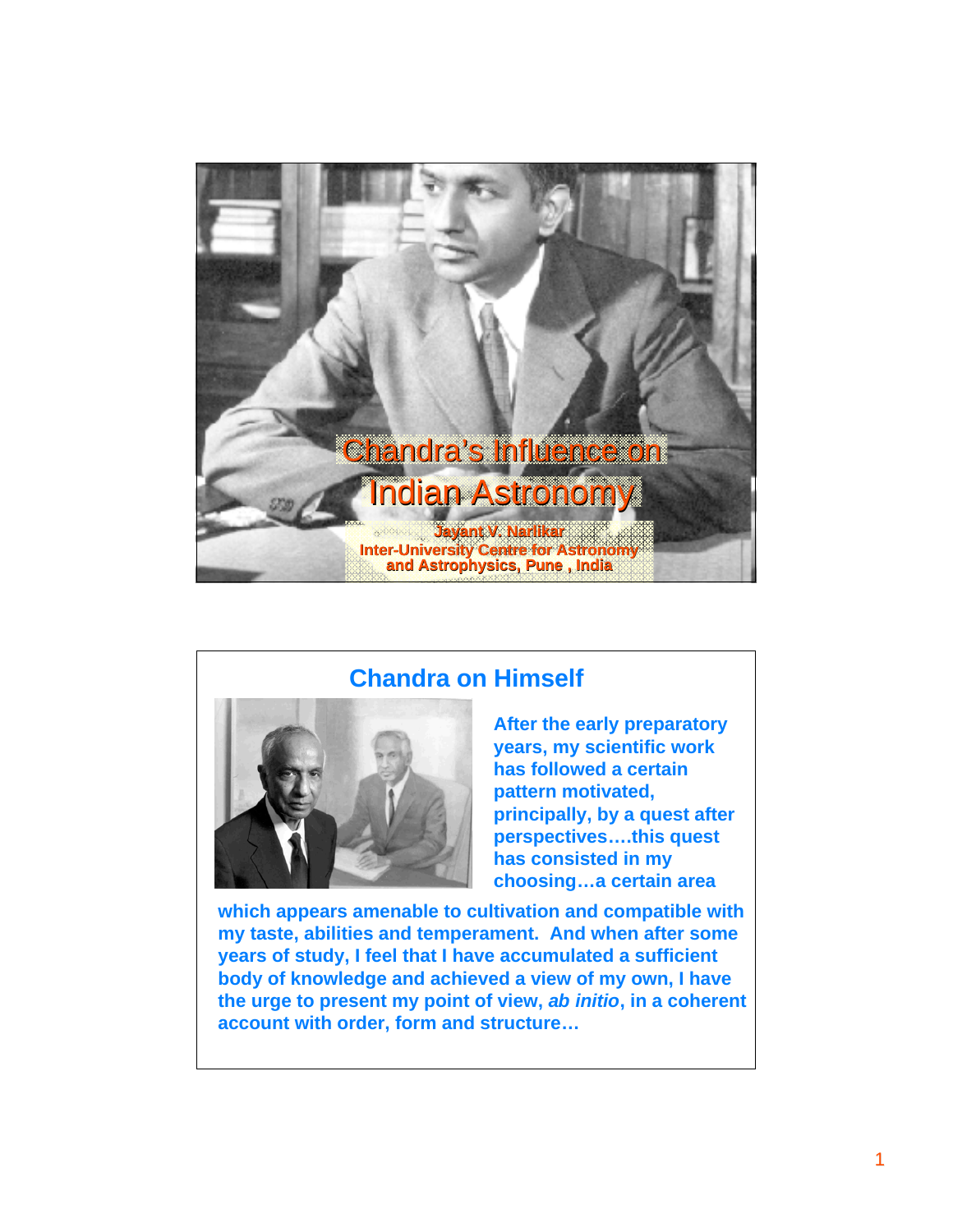

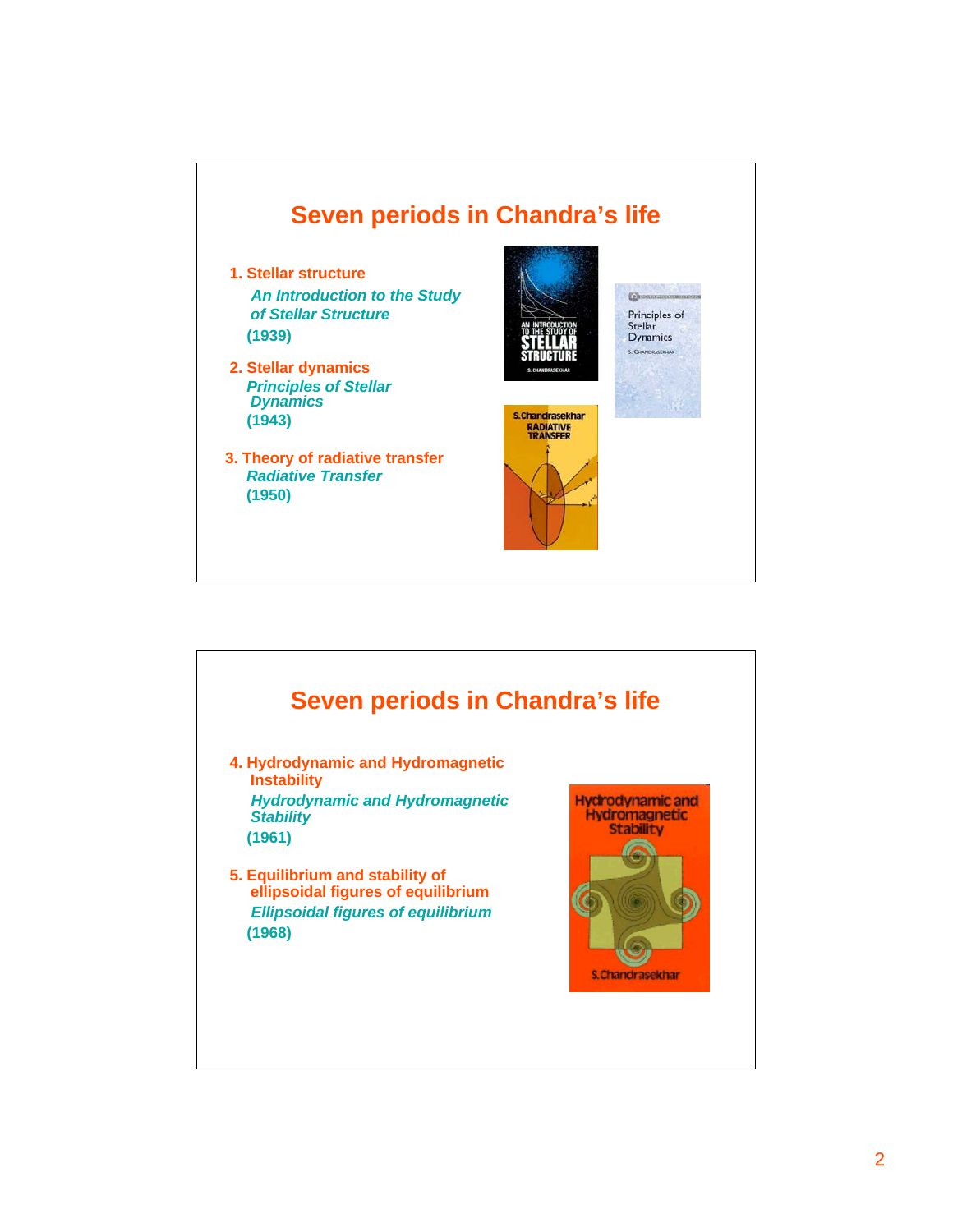#### **Seven periods in Chandra's life**

- **6. The General Theory of relativity**  *The Mathematical theory of black holes* **(1983)**
- **7. Newton's Principia**  *Newton's Principia for the Common Reader*  **(1995)**



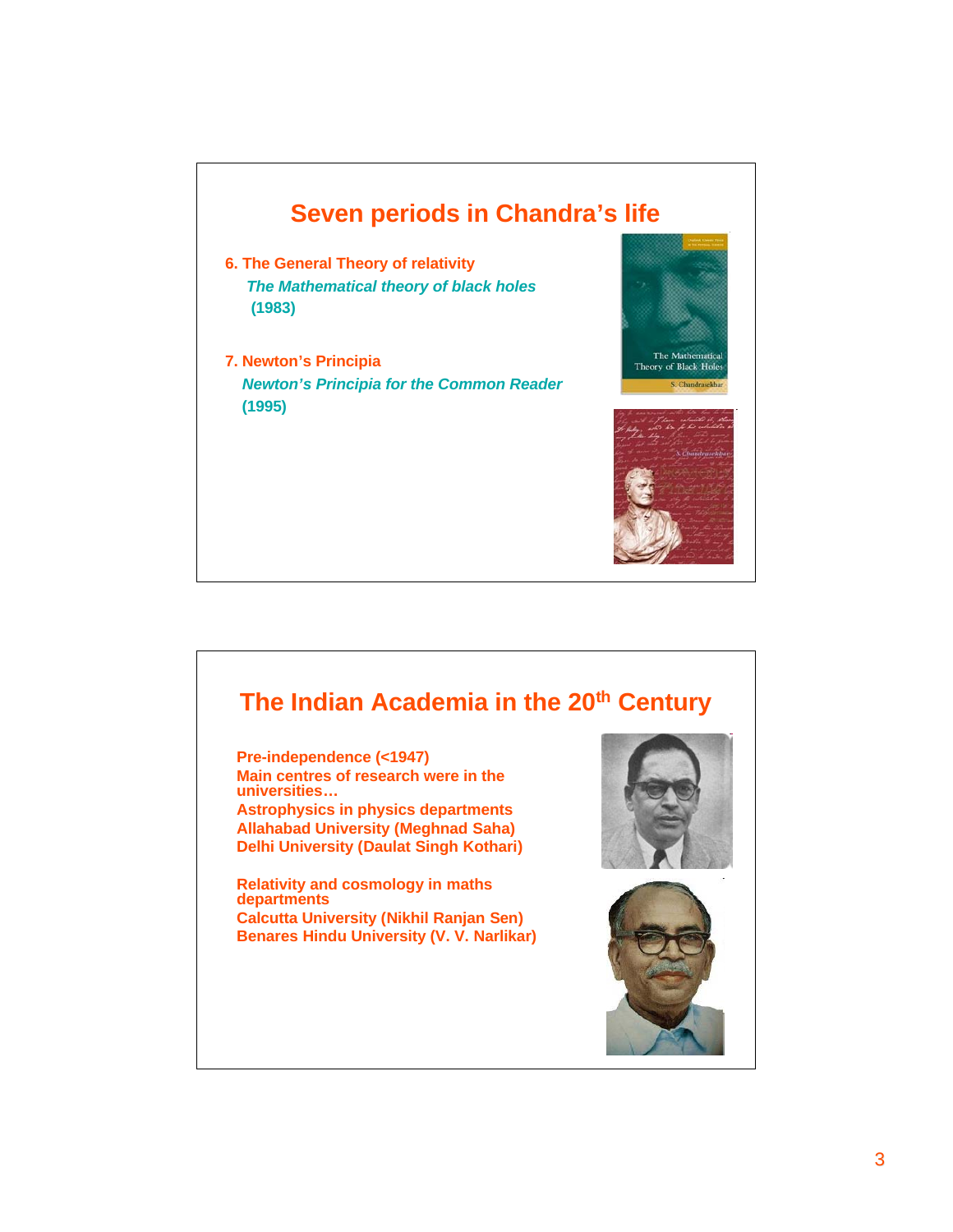**Post-independence (>1947) The emphasis on research shifted to autonomous research institutes (ARIs)**

**Today A&A research is done mainly in these institutions:**

**Mumbai: TIFR Bangalore : IIA, RRI, IISc Pune: NCRA, IUCAA Ahmedabad: PRL Naini Tal: ARIES**

*Only IUCAA belongs to the university sector.*

# **Chandra and Saha**

**January 1930 meeting during the annual Indian Science Congress**

**Quote from Kameshwar Wali's book:**

 *A few months later, 2-8 January 1930, Chandra attended the Indian Science Congress Association meeting held in Allahabad…*

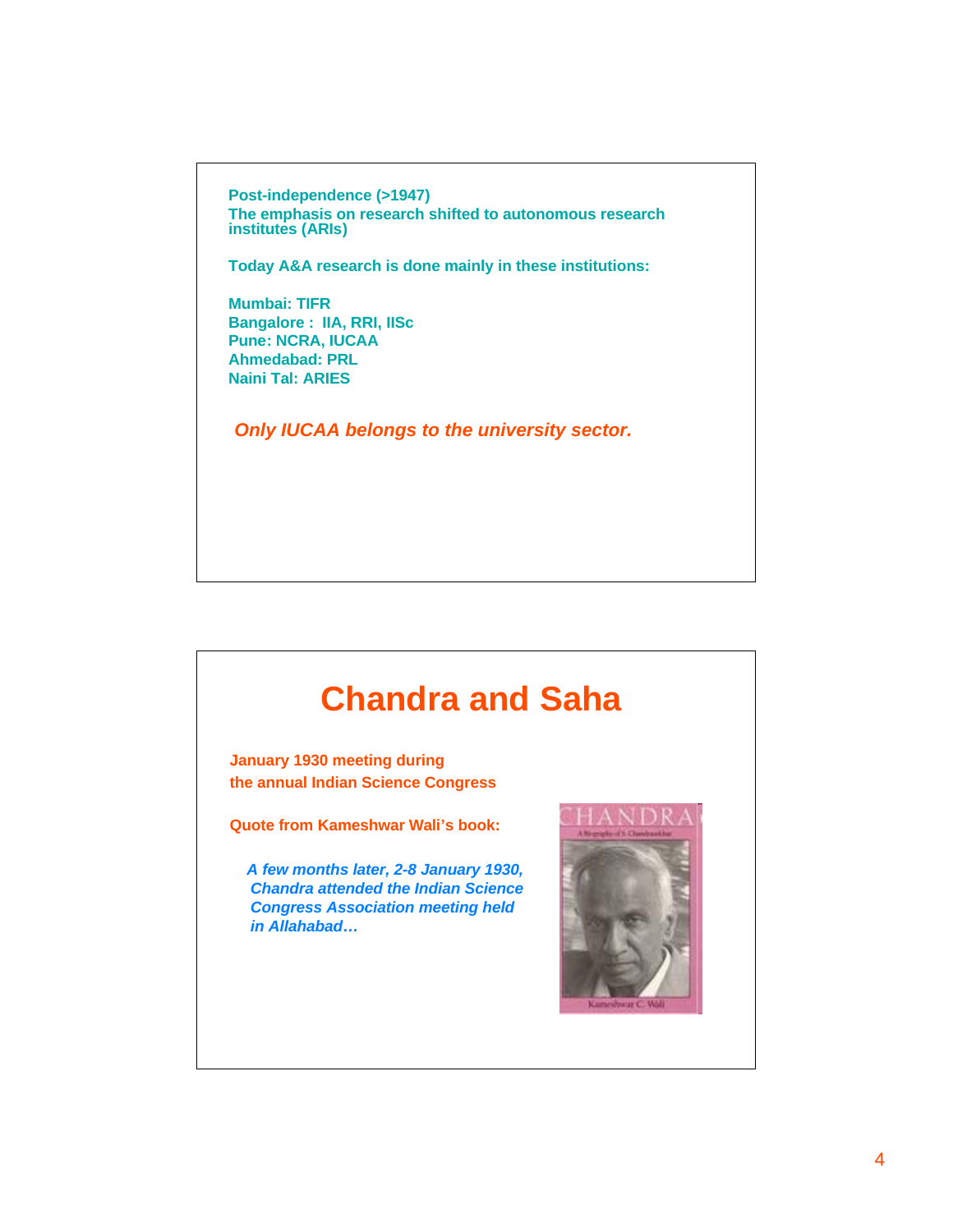# **Chandra and Saha**

 *….The host and the president of the physics section of the Congress was Meghnad Saha, the eminent Indian astrophysicist, whose theory of ionization a decade earlier had unlocked the door to the interpretation of stellar spectra in terms of laboratory spectra of atoms of terrestrial elements, providing information about the state of stellar atmospheres, their chemical composition, the density distribution of various elements, and then about the most important physical parameter – the temperature* …



### **Chandra and Saha**

 ...*Chandra had learned all of this from Eddington's book "The Internal Constitution of Stars" and was aware of the high esteem Eddington had accorded to Saha and of Saha's election to the Royal Society in 1927. But Chandra was not aware that Saha was acquainted with his own work; so when he met Saha at the Congress and introduced himself, he was pleasantly surprised by Saha's compliment on his paper in the Proceedings of the Royal Society. Saha said that it was very suggestive and that one of his students was working on extending Chandra's ideas.*

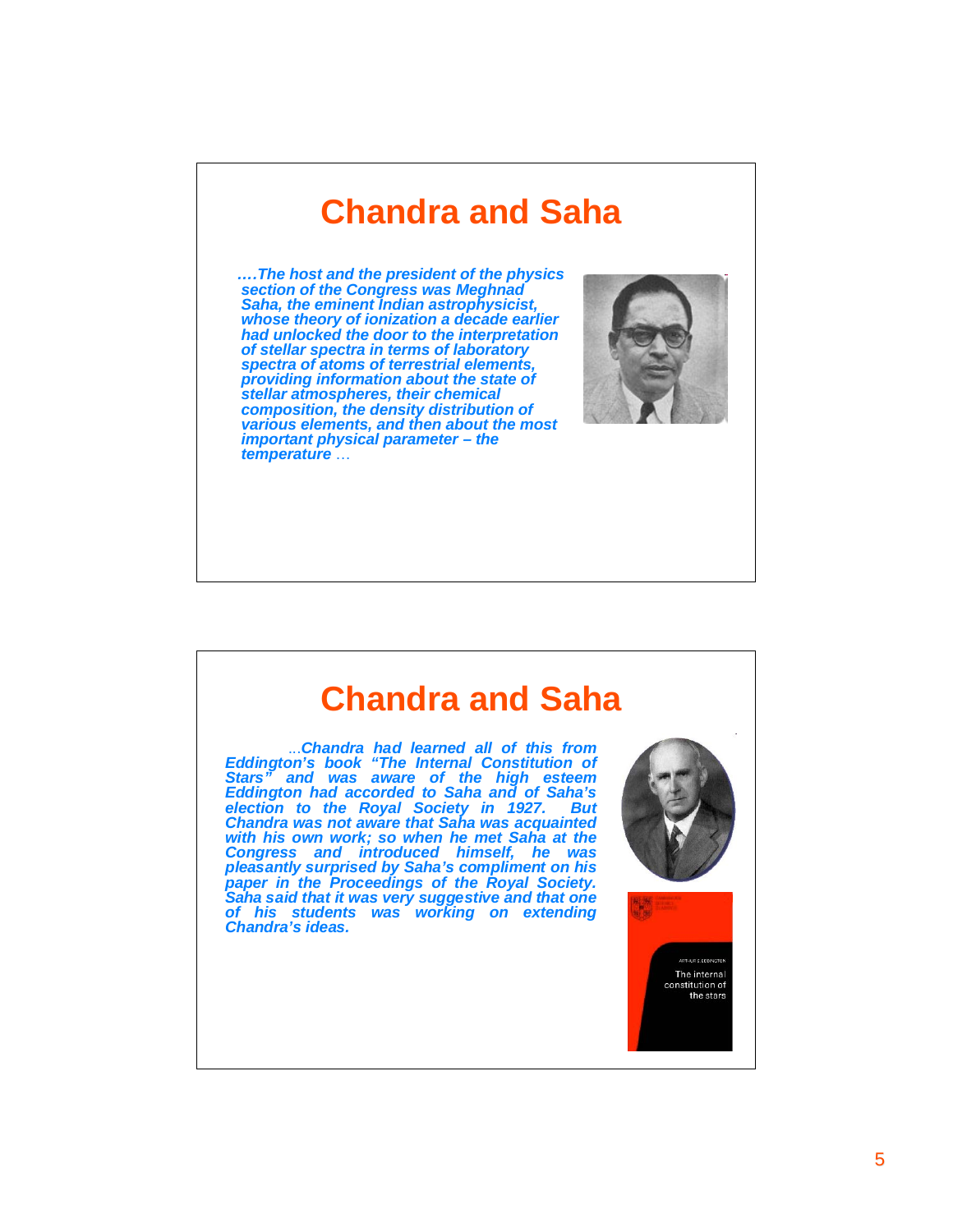### **Chandra and Saha**

• *He introduced Chandra to this student, who also seemed to know about his work, and he invited Chandra to his home for lunch with a small group of research workers all older than Chandra. The small lunch turned later into a dinner invitation with such distinguished senior Indian scientists as J.C. Ghosh, D.M. Bose, and J.N. Mukherjee. Saha persuaded Chandra to extend his stay in Allahabad so that he and his students could discuss more with him. Chandra, so young, did not expect to be treated almost as an equal by an internationally renowned scientist of Saha's stature.*



Bose (centre) with students: front row: Meghnad Saha, J.C. Ghosh, back row: S. Dutta, S.N. Bose, D.M. Bose, N.R. Sen, J.N. Mukherjee and N.C. Nag

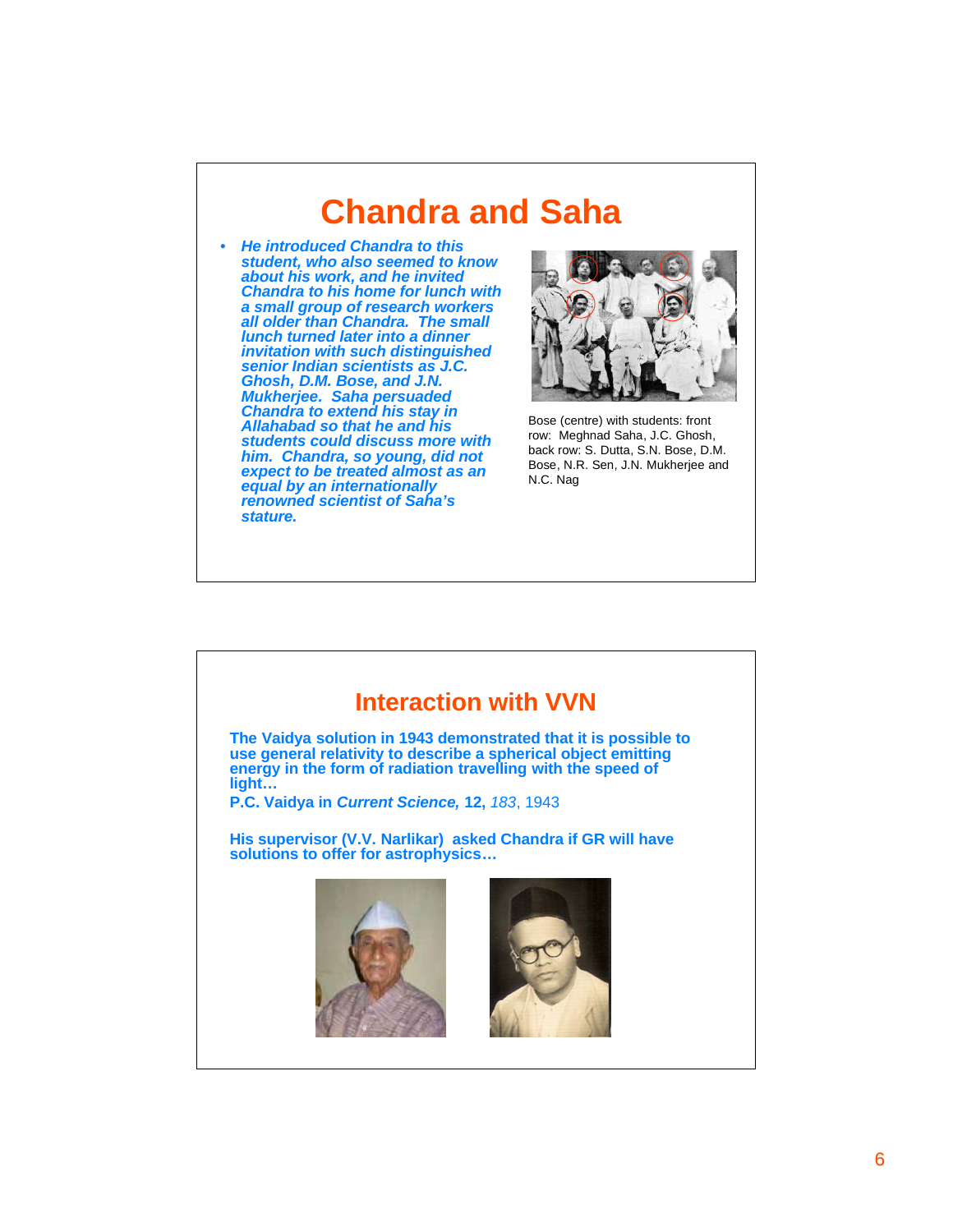#### **Chandra and VVN**

 **Chandra replied "No". He did not believe that situations relating to strong gravity would be found in astrophysics.**

 **For strong gravity we need**

 $= 2GM/c^2 R \approx 1.$ 

• **This can be achieved at modest masses provided the density is high and at modest densities provided the mass is high…**

 $\mathbf{I} = (32\pi/3)^{1/3}GM^{2/3}$ <sup>1/3</sup> $\cong$  1

 **The discovery of neutron stars and QSOs showed that such objects may well exist in the universe and so a new subject 'Relativistic Astrophysics' was born…**

 **Chandra's lack of belief in the impact of GR at that stage matched Eddington's disbelief that Nature would permit black holes…**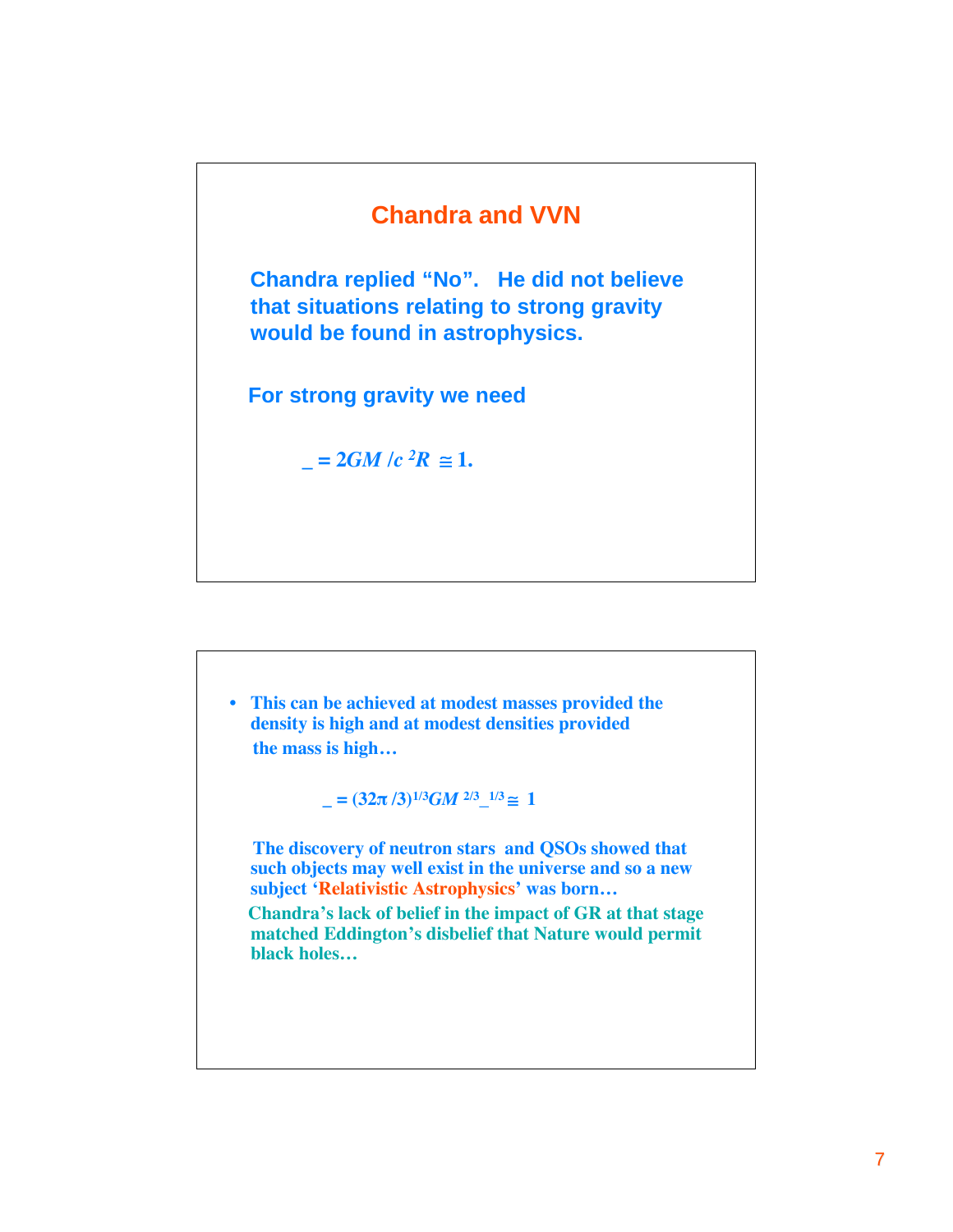

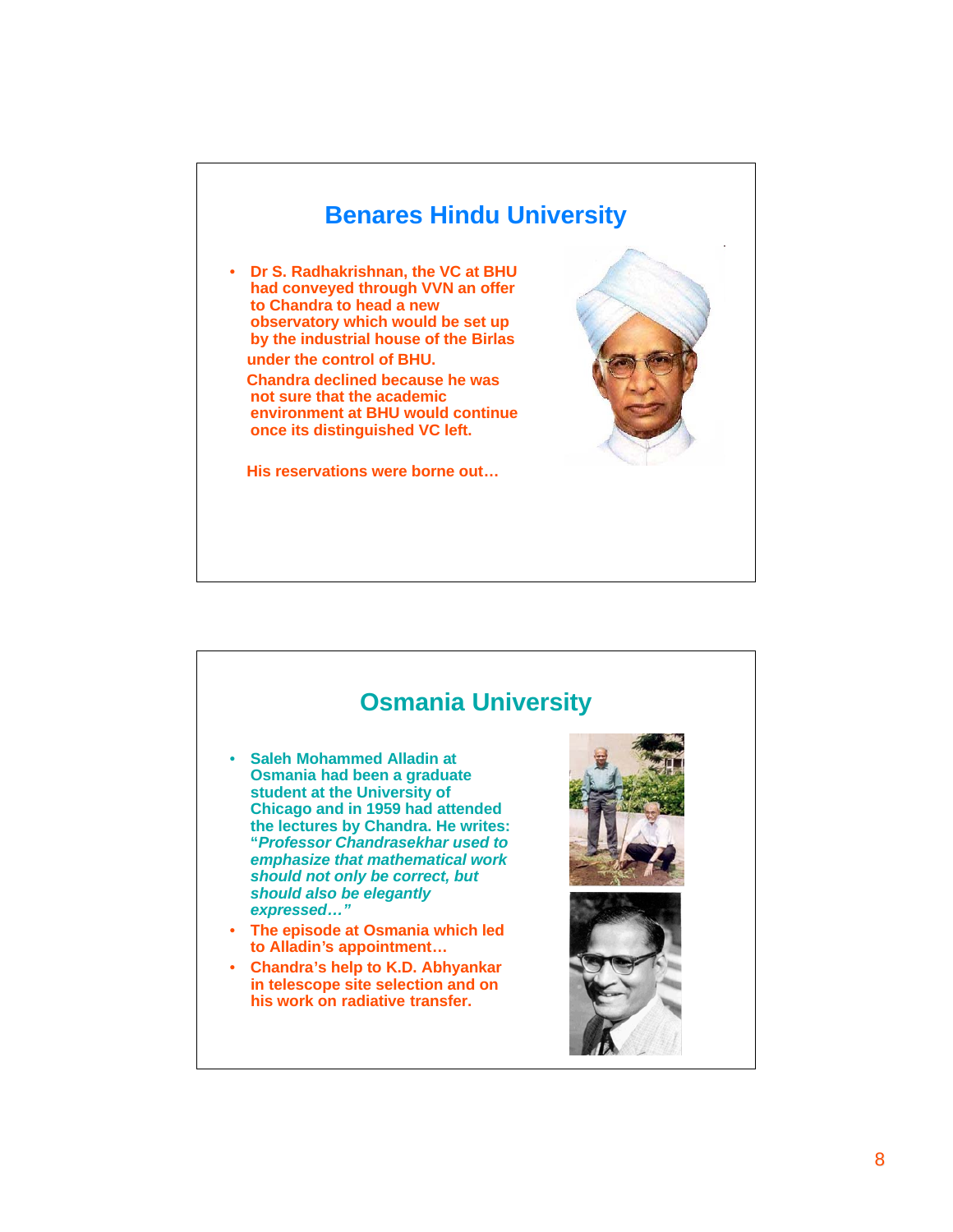

- **Bimla Buti recalls:**
- **Since Chicago University required single-author papers for a Ph.D. thesis, she had no joint papers with Chandra. Chandra had, however, helped on various occasions. She recalls his traits as follows.**



• *He was an extremely disciplined person and expected discipline around him…*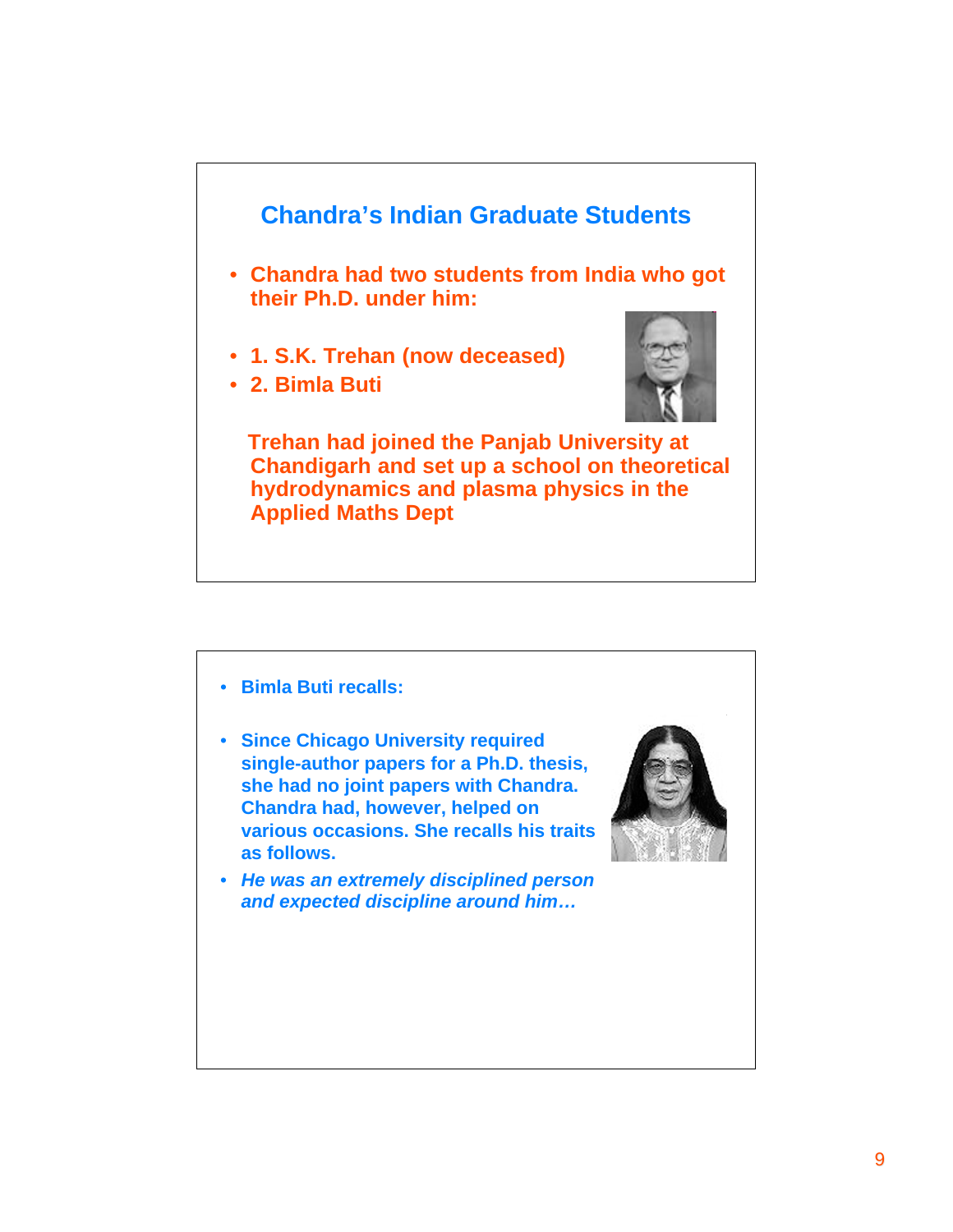*Without fail he would visit the library and glance through the latest journals*

*He was extremely hard working…However, he would find time for gardening, musical concerts, reading classic novels…*

*…he was particular about English grammar…*

*He had a terrific memory . At a social gathering, he would narrate stories about his interactions with other scientists…*

*I found him very friendly and affectionate…*

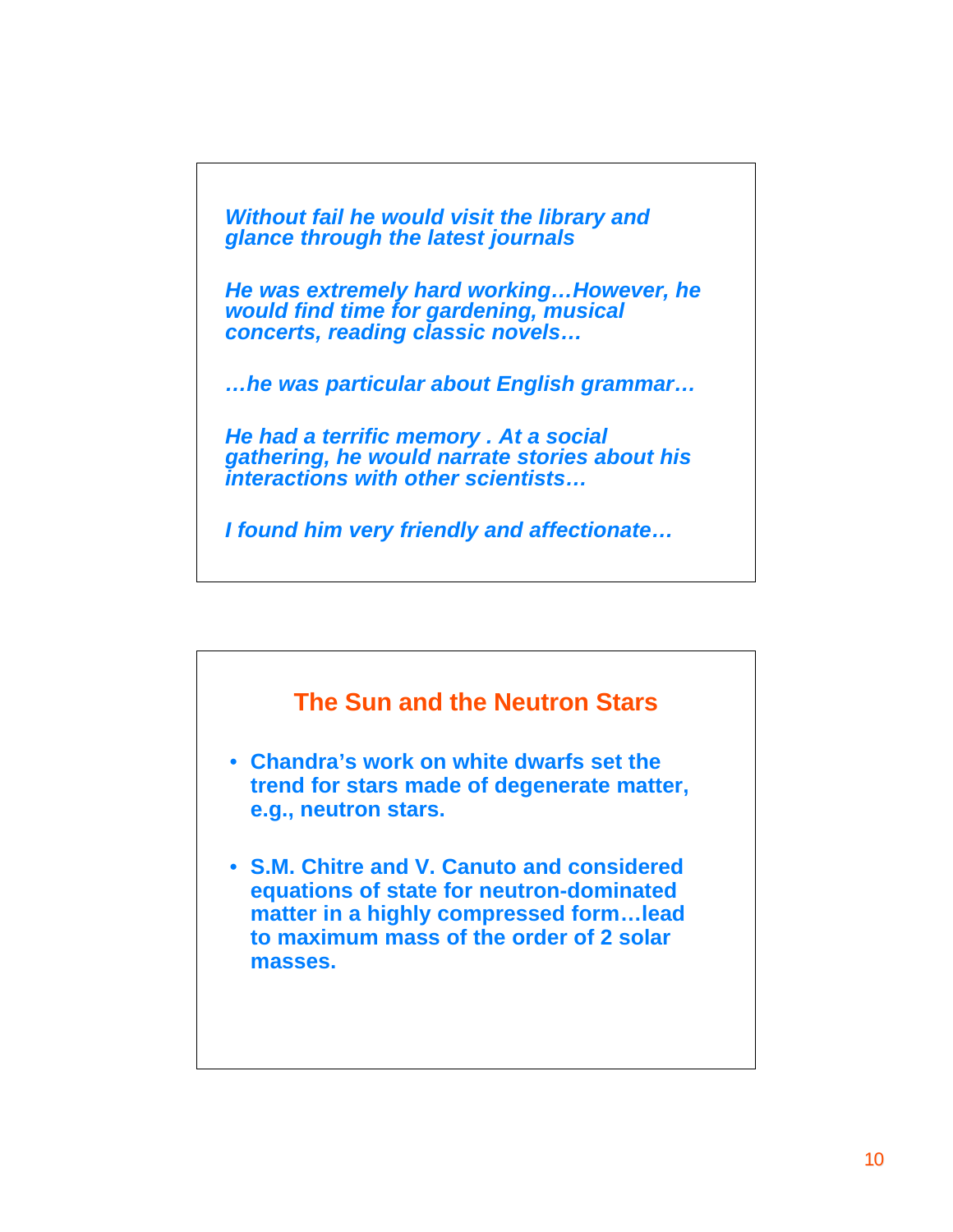

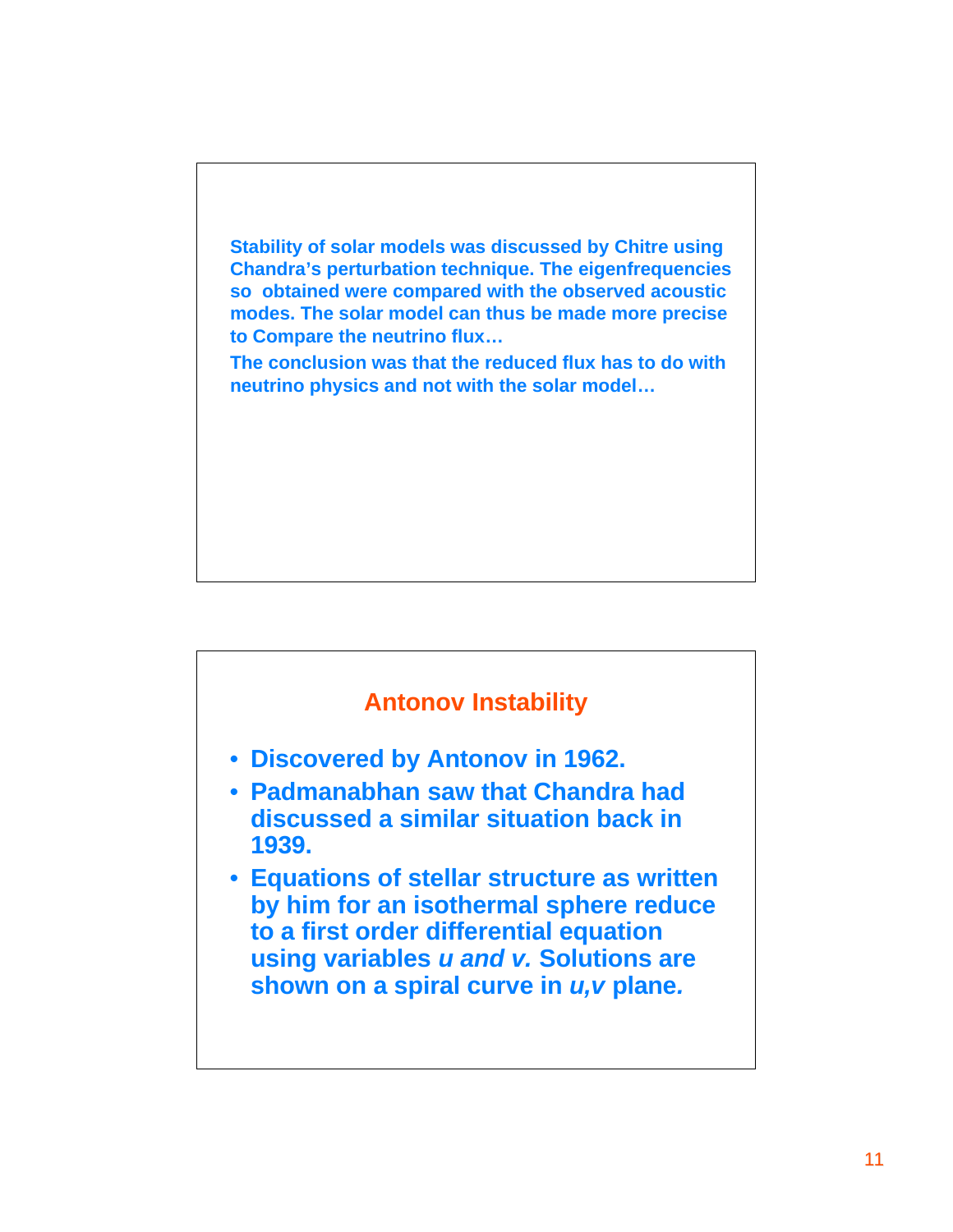

**Are straight lines in** *u-v* **plane. If these Lines meet, there is Antonov instability. Did Chandra know this result back in 1939?**

**Correspondence and direct meeting with Chandra failed to get him interested in the same problem 50 years later.**



• **At a radio interview question on how one should approach the study of physics: through experiments or through a study of theoretical physics?**

 **Chandra replied: "***Different students …approach physics in their own unique ways. …But what is important is that they dedicate themselves to academic life…*

*It does not matter through which gate one enters a garden. Once you are in, you may wander enjoying a bloom here or a bough there*…"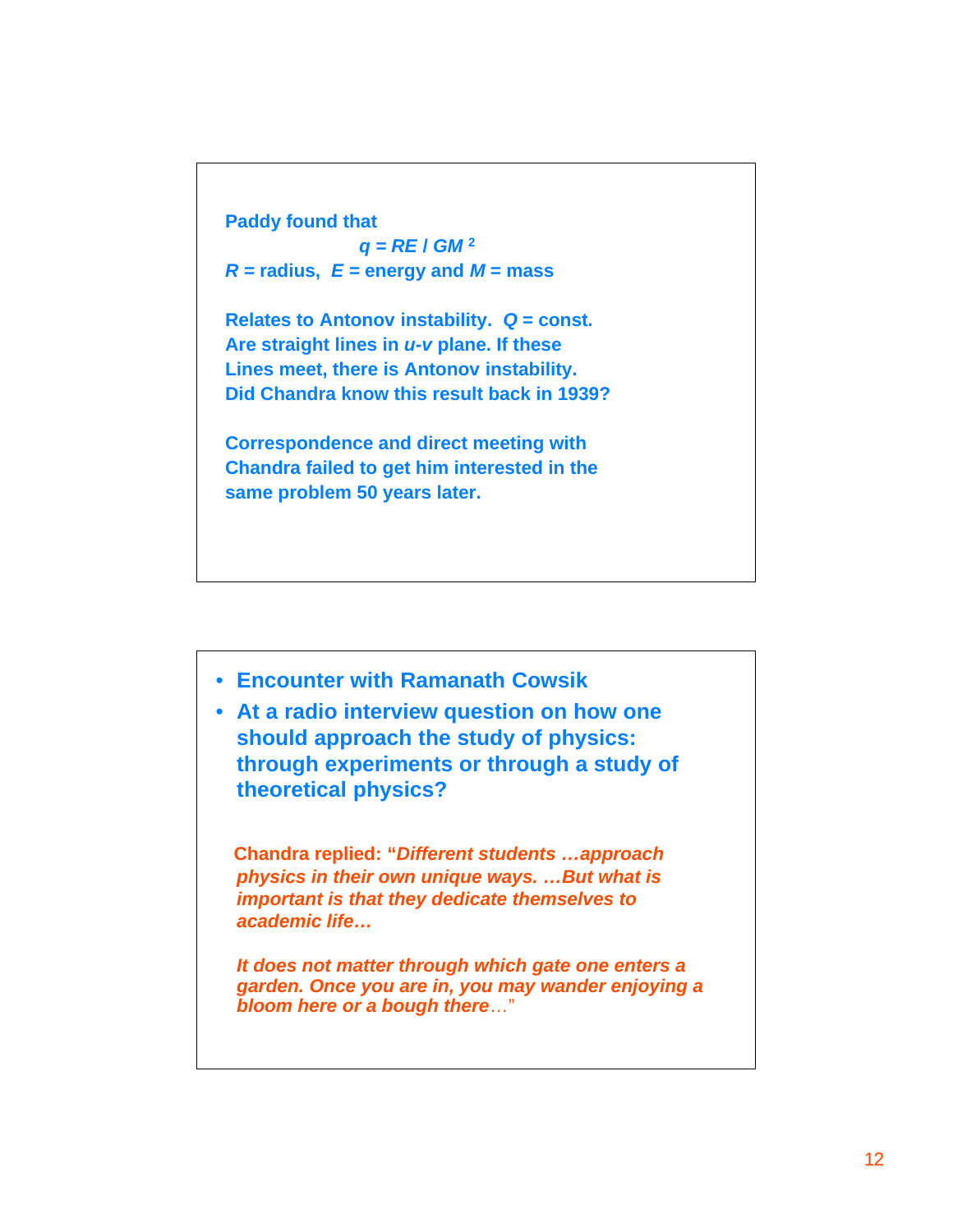*Chandra's talk at IUCAA dedication "The Series Paintings of Claude Monet and the Landscape of General Relativity" drew parallels between aesthetics of paintings and Mathematical equations.*

The Series Paintings of Claude Monet and the Landscape of General Relativity

S. Chandrasekhar



Inter-University Centre for Astronomy and Astrophysics Dedication Address: 28 December 1992